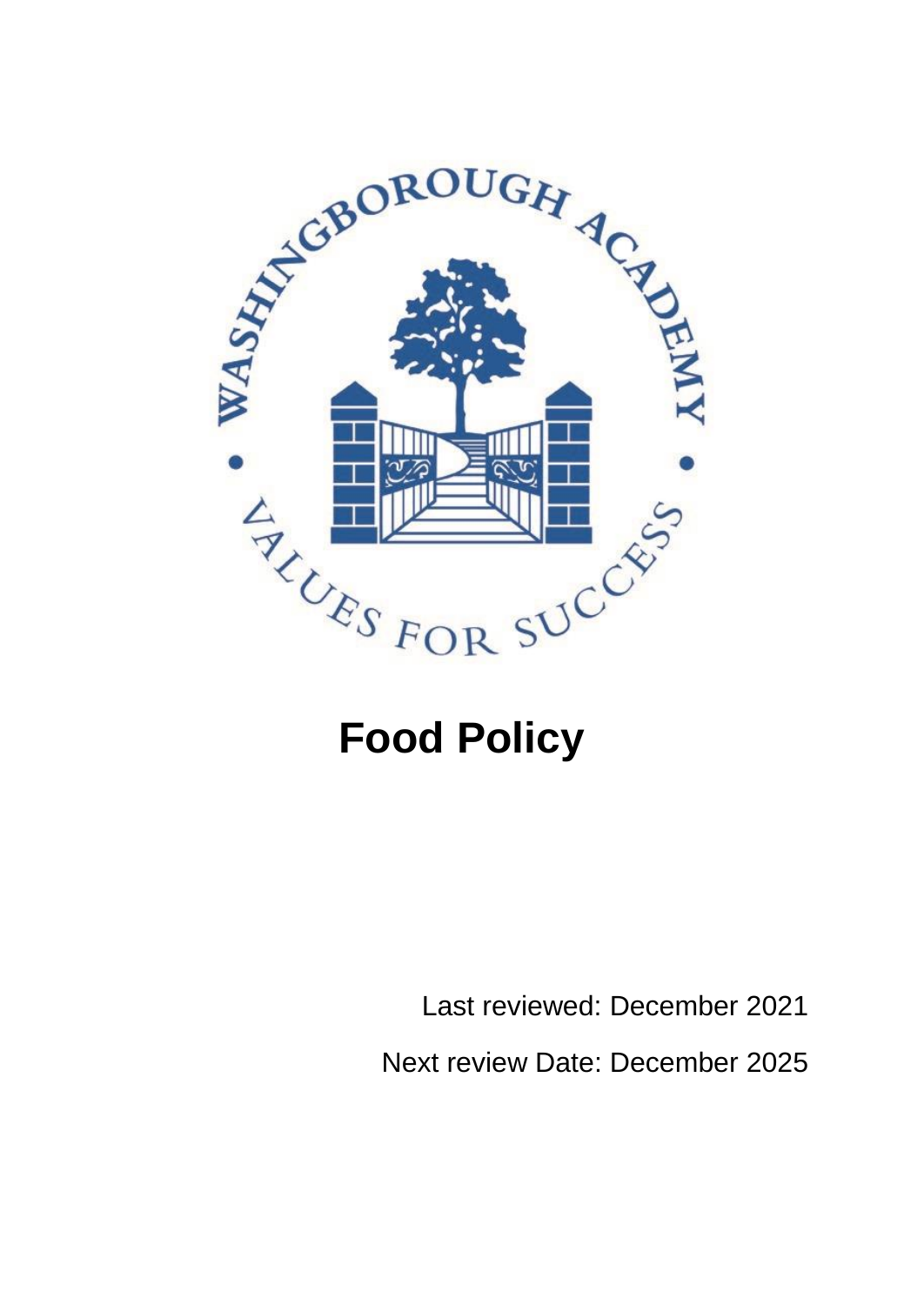

The school is dedicated to providing an environment that promotes healthy eating and enabling pupils to make informed choices about the food they eat. This will be achieved by the whole school approach to food and nutrition documented in this whole school food policy.

The policy has been developed with guidance from The Children's Food Trust who developed school food related standards to ensure healthy eating in schools.

# **Food Policy Leader**

This school food policy is led by Mrs Corse, subject leader for Food.

# **Food Policy Aims**

The main aims of our school food policy are:

- To enable pupils to make healthy food choices through the provision of information and development of appropriate skills and attitudes
- To provide healthy food choices throughout the school day
- Increase the flexibility of service and choices available to our pupils.
- Encourage a positive attitude to healthy eating for later life.
- Develop an all-round positive attitude to healthy lifestyles through all aspects of school life. These aims will be addressed through the following areas:

# **Equal Opportunities**

In healthy eating, as in all other areas of the curriculum we recognise the value of the individual and strive to provide equal access of opportunity for all.

# **Curriculum**

Food Education and nutrition is taught at an appropriate level throughout each key stage.

This is addressed through:

# **Teaching methods**

Effective teaching requires pupils to develop their understanding of healthy eating issues and appropriate skills and attitudes to assist them in making informed decisions. Teaching methods adopted in the classroom offer a rich variety of opportunities for participatory learning and include theme related activities, food preparation and cooking, group discussions and role-play.

# **Leading by example and staff training**

Teachers, lunchtime supervisors and caterers have a key role in influencing pupils' knowledge, skills and attitudes about food, so it is important that they are familiar with healthy eating guidelines. The Food Leader will provide guidance as required.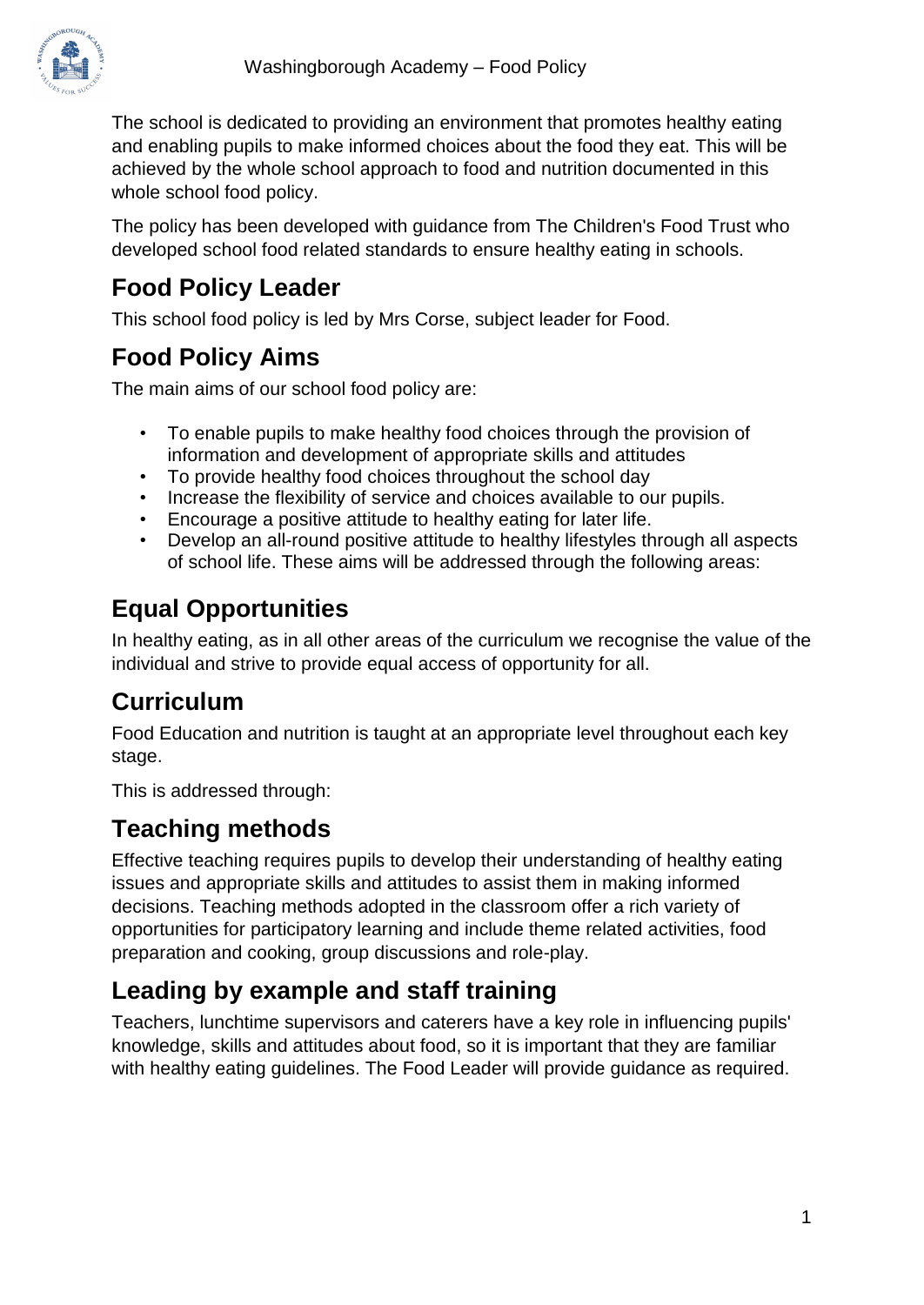

Members of staff are encouraged Ito eat a hot school meal alongside the pupils, modelling a positive attitude to food and supporting pupils as they develop knife and fork skills.

## **Resources**

The school has a fully equipped kitchen for food-based activities. We have developed links with other organisations such as Food for Life and TastEd to offer a variety of lessons allowing children to learn about and taste different ingredients.

As well as the teaching kitchen the school has a well-developed kitchen garden with all pupils having the opportunity to grow their own fruit and vegetables.

## **Outcomes**

- We work towards the following objectives:
- Relevant staff are trained in practical Food Education;
- Pupils choose healthy and nutritious food across the school day and enjoy it;
- The school meets the School Food Standards;
- Pupils can plan and cook healthy food;
- There are snacks available that are not rich in salt, sugar and fat,
- There are high levels of fruit and vegetable consumption;
- There is water freely available throughout the school

## **Food and drink provision throughout the day**

Food-based Standards exist covering all aspects of school food. (Full details and the document relating to this are available from the School Food Trust) [www.schoolfoodtrust.org.uk.](http://www.schoolfoodtrust.org.uk/)

## **Breakfast**

Breakfast is an important meal that should provide 25% of a child's energy requirement and contribute significantly to their vitamin and mineral requirements.

The school operates a breakfast club that provides a nutritious snack for pupils before the school day and complies with the food-based standards.

As well as providing a forum for healthier breakfasts, such clubs can address the needs of children who arrive at school very early and who do not otherwise have a breakfast- They can be used to promote better attendance by pupils and also are a forum for involving parents in their child's education including nutrition education.

## **National Nutritional Standards for School Lunches**

In 2013 the Government announced new standards for school food which cover all food sold or served in schools: breakfast, lunch and after-school meals; and tuck, vending, mid-morning break and after-school clubs.

Food is prepared by our own school kitchen, which is credited with the Gold Food for Life Catering Award and our hot meals meet the National Nutritional Standards for School Lunches. Due to the high quality of our school meals and the government funding for Foundation Stage 2 and KS1 children to have a hot meal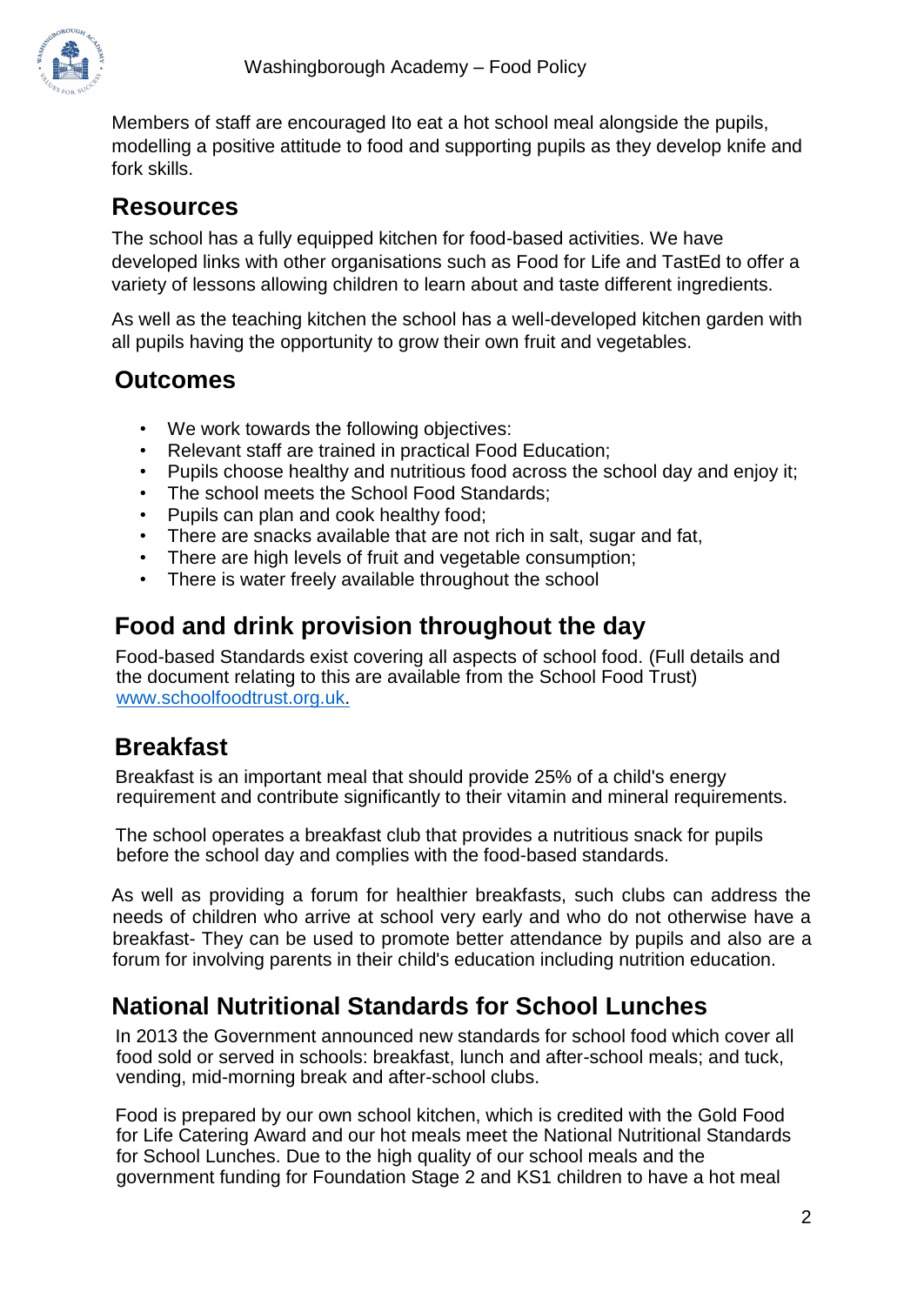

through Universal Infant Free School Meals (UIFSM), the school's policy is that every child in FS2 and KS1 are required to have a healthy hot meal provided by the school unless there are medical or religious reasons for not having them.

## **Break-time snacks**

The school understands that snacks can be an important part of the diet of young people and can contribute positively towards a balanced diet.

The school discourages the consumption of snacks high in fat and sugar at breaktime. Nut products are not permitted.

In the Foundation Stage and KSI, children are provided with a piece of fruit as a snack.

At KS2 we advise parents to send children with a healthy snack. This should ideally be a piece of fruit or vegetables. Snacks high in sugar saturated fat and salt such as chocolate bars and crisps are not appropriate.

# **Use of food as a reward**

The school does not encourage the eating of sweets or other foods high in sugar or fat.

# **Drinking water**

The school provides a free supply of drinking water through water fountains located throughout the school. Pupils are actively encouraged to bring water bottles from home to use at break times and during lessons if needed. We do not permit fizzy and/or energy drinks, fruit juice and cordial. During lunch times water is freely available with children using school provided drinking cups.

# **Food and drink bought into school**

# **Packed lunches**

The school encourages parents and carers to provide children with packed lunches that complement the food standards. This is achieved by promoting healthy packed lunch options.

It is a popular misconception that packed lunches brought from home provide a healthier choice than a school meal. The Food Standards Agency School Lunchbox Surveys of 2003 and 2004 challenged this assumption. The findings indicated that many lunchboxes contained food with high levels of fat, sugar or salt.

#### **Parents are advised that packed lunches should include:**

- At least one portion of fruit and one portion of vegetables every day.
- Meat, fish or other source of non-dairy protein (e.g. lentils, kidney beans, chickpeas, hummus and falafel) every day.
- Oily fish, such as salmon, at least once every three weeks.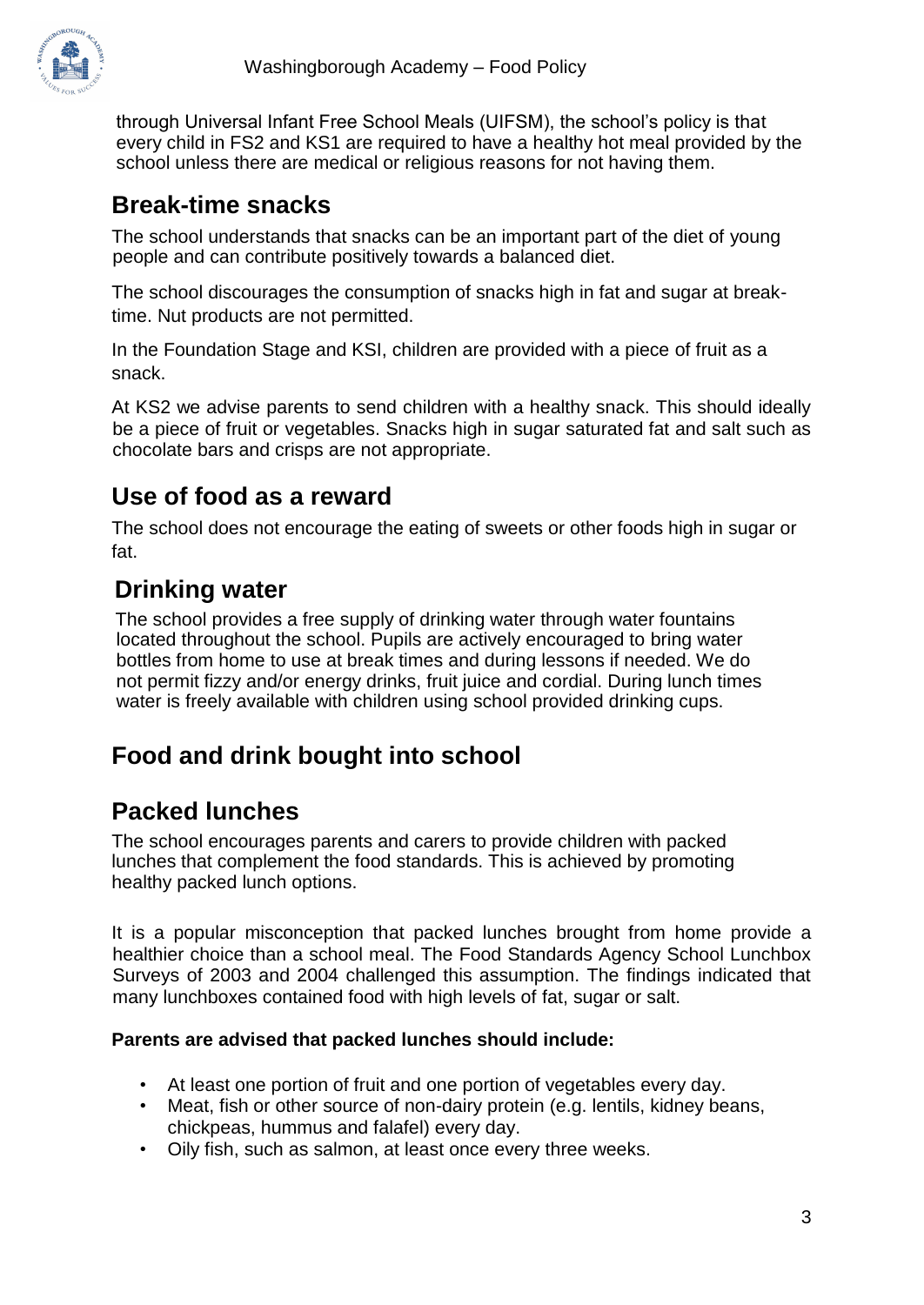

- A starchy food such as any type of bread, pasta, rice, couscous, noodles, potatoes or other type of cereals every day.
- Dairy food such as milk, cheese, yoghurt or fromage frais every day.
- Plain water is available throughout the school day, including at lunchtimes.

#### **Packed lunches should not include:**

- Snacks such as crisps or any nut product. Instead, include vegetables and fruit (with no added salt, sugar or fat). Savoury crackers or breadsticks served with fruit, vegetables or dairy food are also a good choice.
- Confectionery such as chocolate bars, chocolate-coated biscuits and sweets. Cakes and biscuits are allowed but encourage your child to eat these only as part of a balanced meal-
- Meat products such as sausage rolls, individual pies, corned meat and sausages I chipolatas should be included only occasionally.
- Fizzy drinks, fruit juice and cordial should not be included in children's packed lunches

This advice for parents on healthy packed lunches or initiatives can be found at:

<https://www.nhs.uk/change4life/recipes/healthier-lunchboxes>

## **Special dietary requirements**

#### **Special diets – religious and ethnic groups**

The school provides food in accordance with pupils' religious beliefs and cultural practices

### **Vegetarian**

School caterers offer a vegetarian option at lunch every day.

#### **Special diets - medical**

Individual care plans are created for pupils with special dietary needs/requirements. These document symptoms and adverse reactions, actions to be taken in an emergency, and emergency contact details, along with any particular food requirements e.g. for high-energy diets. School caterers are made aware of any food allergies/food intolerance/medical diets and requests for these diets are submitted according to an agreed process.

#### **Allergies**

Food allergies are estimated to affect 1 or 2% of the adult population and are more prevalent in infants and children. The most common allergenic foods are eggs, milk, fish, shellfish, peanuts, soya, wheat, tree nuts and seeds. Allergies to certain foods, such as peanuts and peanut products, other nuts, seeds and their derivatives and shellfish can be particularly acute. People suffering from a severe food allergy need to know the exact ingredients in their food, because even a tiny amount of the allergenic food could kill them.